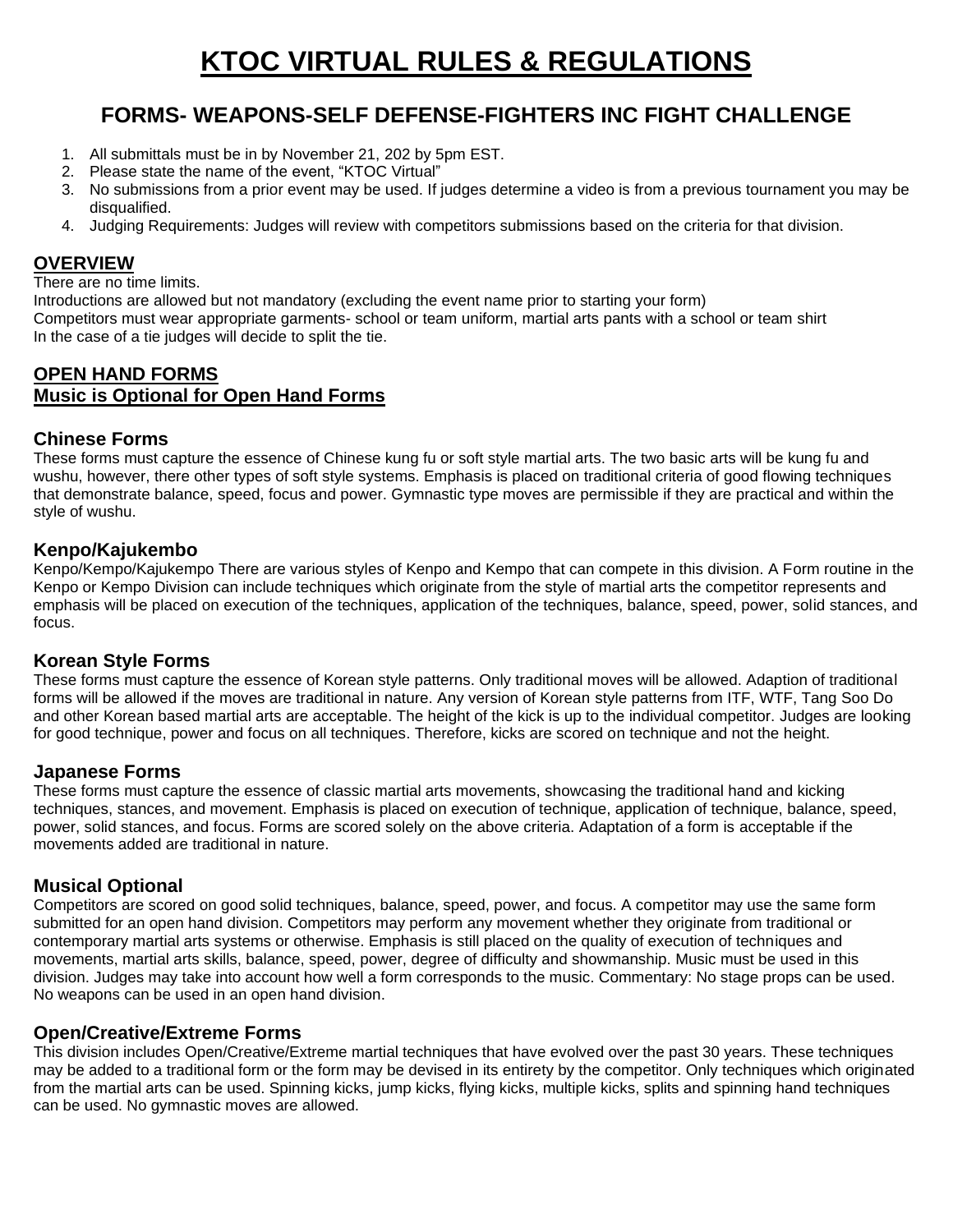#### **RULES & REGULATIONS WEAPONS**

#### **Creative Weapons**

In this division allow competitors the opportunity to include contemporary martial arts techniques that have evolved over the past 20 years. These moves include one handed spins or complicated passes of the weapon around the body for example. Competitors may use the newer light weight weapons. Competitor cannot perform releases, throws, palm spins or gymnastic moves. Competitors are judges on execution of technique, balance, speed, power, solid stances and focus. Commentary: This division allows competitors a bridge between the traditional weapons divisions and musical open weapons division. Complicated spins and pass-offs are allowed; however, competitors must still demonstrate good martial arts technique

#### **Open/Musical Weapons**

In this division judges are looking for manipulation of the weapon, speed of the techniques, the degree of difficulty, showmanship, balance, power, and focus. Competitors have the option to use music and can use any throw, release, or gymnastic move. Even though competitors may use any type of martial arts or gymnastic movement in their form, they must still demonstrate solid basic martial arts skills.

#### **Traditional Weapons**

In this division must capture the essence of classic martial arts movements and traditional techniques with a weapon. Emphasis is placed on execution of technique, application of technique, balance, speed, power, solid stances, and focus. All weapons used must be of a traditional nature. Modifications to forms are acceptable if they only include traditional techniques.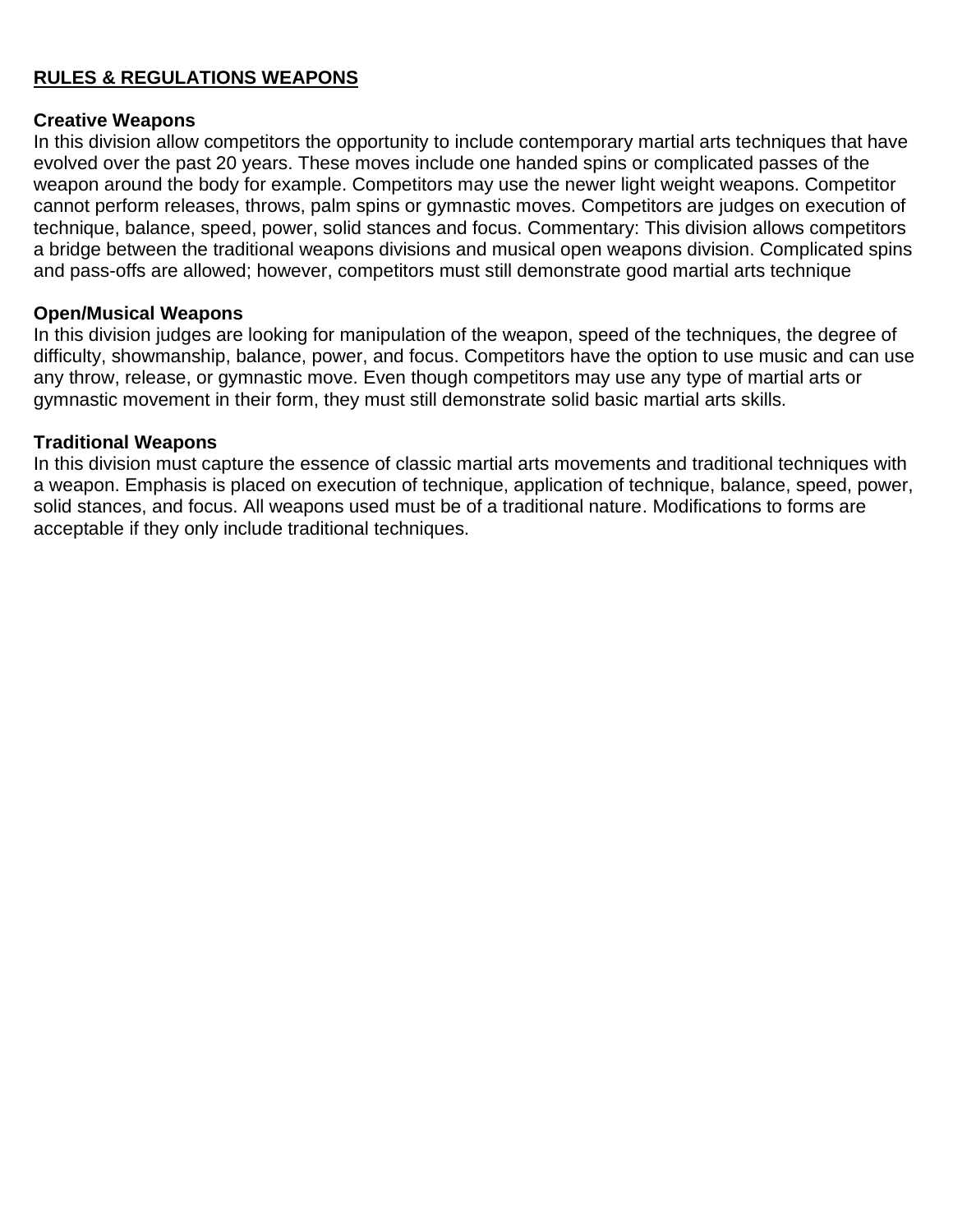## **RULES & REGULATIONS SELF DEFENSE**

#### **Self Defense**

Self Defense Divisions are open for all styles and all ranks Jiu Jitsu-Aikijujutsu-Hapkido-Aikido-Karate

Techniques must be clear and based on real scenarios. Weapons props are acceptable. Additional points will not be given based on a weapon. Scoring is based on technique, power, movement, flow and ending

Beginner- 3 techniques/1 minute (maximum time) Intermediate- 5 techniques 1 minutes (maximum time) Advanced 5 techniques 1 minutes (maximum time) Black Belt 10 techniques-2 minutes (maximum time)

\*\*Weapon props are optional not mandatory